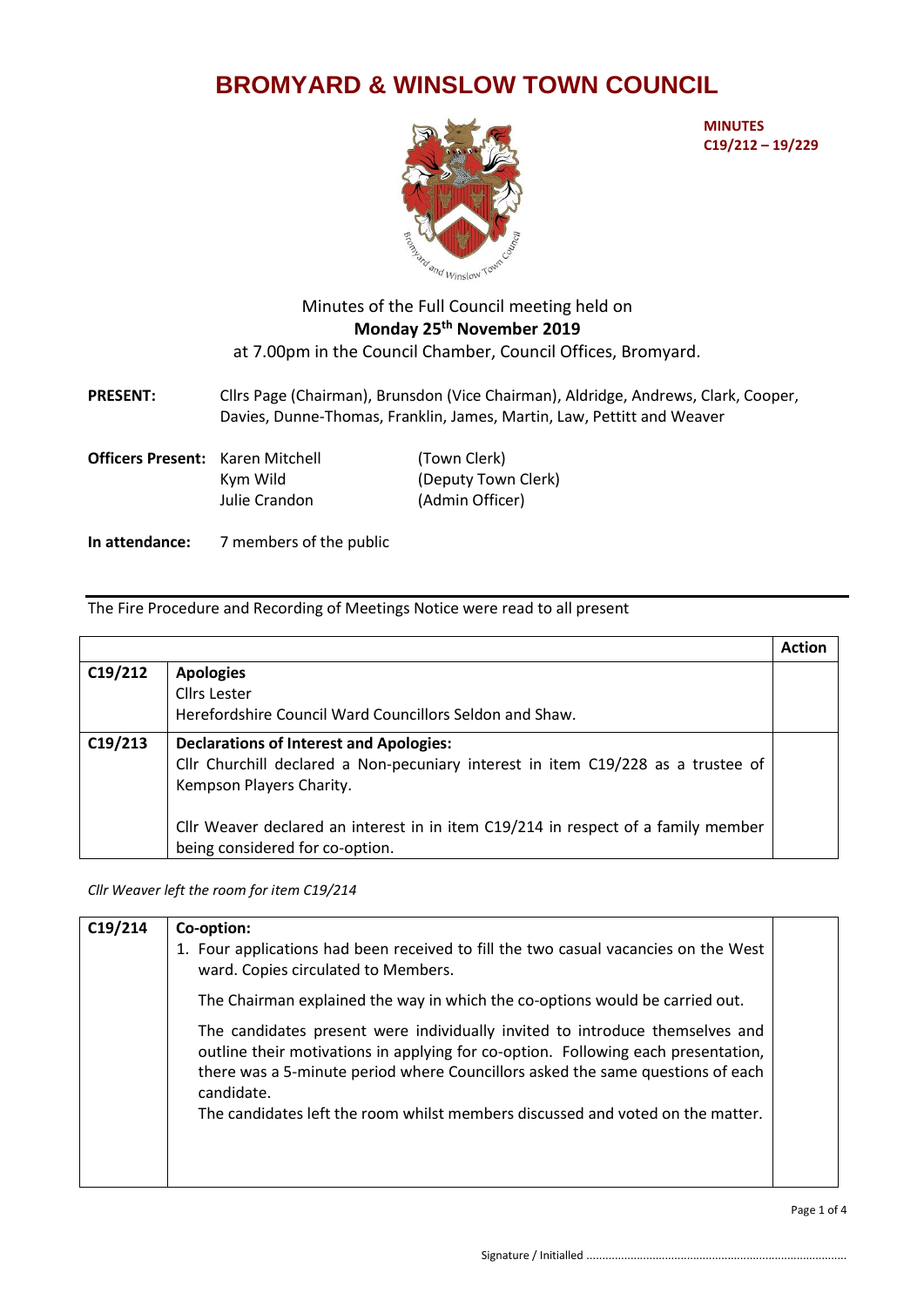|         | 1 <sup>st</sup> Vacancy<br>In view of a tie, the Chairman used his casting vote.                                                                                                                                                |  |
|---------|---------------------------------------------------------------------------------------------------------------------------------------------------------------------------------------------------------------------------------|--|
|         | IT WAS RESOLVED that David Masters be co-opted to fill the first vacancy in the<br>Bromyard West Ward.                                                                                                                          |  |
|         | 2 <sup>nd</sup> Vacancy                                                                                                                                                                                                         |  |
|         | IT WAS RESOLVED that Graham Collins be co-opted to fill the second vacancy in<br>the Bromyard West Ward.                                                                                                                        |  |
|         | 2. Cllrs Collins and Masters signed their Declarations of Acceptance of Office and<br>joined the meeting.                                                                                                                       |  |
|         | 3. Appointment of newly elected Councillors to committees.                                                                                                                                                                      |  |
|         | IT WAS RESOLVED:                                                                                                                                                                                                                |  |
|         | That Cllr Collins be appointed to serve on the Finance and Properties<br>$\bullet$<br>Committee                                                                                                                                 |  |
|         | That Cllr Masters be appointed to serve on the Planning and Economic<br>$\bullet$<br>Development Committee.                                                                                                                     |  |
| C19/215 | <b>Public Question Time</b><br>There were no questions from members of the public.                                                                                                                                              |  |
| C19/216 | <b>Policing Matters</b><br>PC Alice Bennett will be attending the December meeting to give her report.                                                                                                                          |  |
| C19/217 | <b>Youth Council Presentation</b><br>Cadet Cpl S Gow was not in attendance therefore the item was not discussed.                                                                                                                |  |
| C19/218 | <b>Ward Members Reports</b><br>Cllrs Seldon and Shaw were not in attendance. This item was deferred to the<br>December Full Council meeting.                                                                                    |  |
| C19/219 | <b>Exclusion of members of the public and press</b><br>IT WAS RESOLVED that the following items would be discussed in closed session:<br>C19/227 - Floral decorations 2020<br>C19/228 - Land Transfer<br>C19/229 - Legal Advice |  |
| C19/220 | <b>Chairman's Report</b><br>The Chairman welcomed Julie Crandon (Admin Officer) to the staff.<br>The Chairman gave his verbal report to the meeting.                                                                            |  |
| C19/221 | <b>Town Clerk's Report</b><br>The Clerk's report, copies having been circulated, was noted.<br>IT WAS RESOLVED to set up a new Facebook page for Bromyard and Winslow Town<br>Council.                                          |  |

*Cllr Pettitt left the meeting at 8.15pm*

| C19/222 | <b>Minutes</b>                                                                                         |  |
|---------|--------------------------------------------------------------------------------------------------------|--|
|         | <sup>1</sup> The Minutes of the Full Council meeting held on Monday 28 <sup>th</sup> October 2019 were |  |
|         | received, approved as a correct record and signed by the Chairman.                                     |  |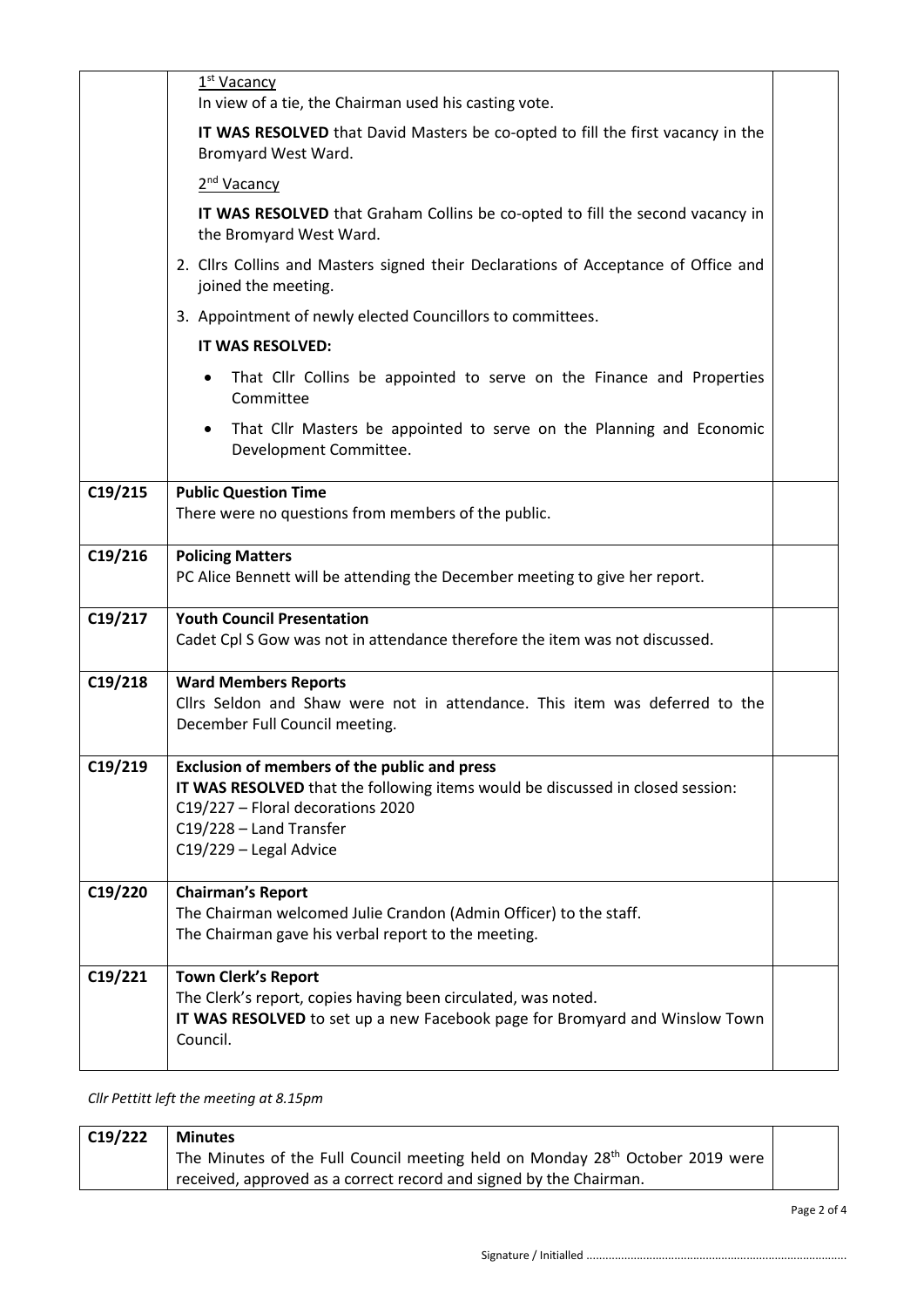|         |                                                                                                                                                                                                                                                                                                              | <b>Action</b> |
|---------|--------------------------------------------------------------------------------------------------------------------------------------------------------------------------------------------------------------------------------------------------------------------------------------------------------------|---------------|
| C19/223 | <b>Committees and Working Parties</b>                                                                                                                                                                                                                                                                        |               |
|         | 1) Planning & Economic Development Committee<br>IT WAS RESOLVED that the Minutes of the meeting held on Monday 4 <sup>th</sup><br>November, 2019 be received and noted.                                                                                                                                      |               |
|         | 2) Finance & Properties Committee<br>2.1) IT WAS RESOLVED that the Minutes of the meeting held on Wednesday<br>30 <sup>th</sup> October, 2019 be received and noted.                                                                                                                                         |               |
|         | 2.2) IT WAS RESOLVED that the Minutes of the meeting held on Monday $11th$<br>November, 2019 be received and noted.                                                                                                                                                                                          |               |
|         | The recommendations of the Finance & Properties Committee from the<br>2.3)<br>meeting held on 11 <sup>th</sup> November were considered.                                                                                                                                                                     |               |
|         | a) Ref F19/190 - Internal Audit                                                                                                                                                                                                                                                                              |               |
|         | i. The interim Internal Audit Report for 2019/20 was considered.                                                                                                                                                                                                                                             |               |
|         | IT WAS RESOLVED to accept the internal audit report for<br>2019/20.                                                                                                                                                                                                                                          |               |
|         | ii. The Internal Audit Plan for 2019/20 was considered.                                                                                                                                                                                                                                                      |               |
|         | IT WAS RESOLVED to accept the internal audit plan for<br>2019/20.                                                                                                                                                                                                                                            |               |
|         | b) Ref F19/191 - Budget 2020/21<br>Cllr Martin presented a written report from the Tourism Working<br>Party, (copies having been circulated) setting out the rationale for a<br>recommendation to include a figure of between £5 to £7.5k in the<br>2020/21 budget to carry out a tourism feasibility study. |               |
|         | Following discussion, IT WAS RESOLVED to approve the inclusion of<br>a new budget line in the sum of £7.5k in the 2020/21 budget to<br>cover a tourism feasibility study.                                                                                                                                    |               |
|         | 3) Staffing Committee<br>IT WAS RESOLVED that the Minutes of the meeting held on Tuesday 12 <sup>th</sup><br>November 2019 be received and noted.                                                                                                                                                            |               |
|         | 4) Burial Committee<br>4.1) IT WAS RESOLVED that the Minutes of the meeting held on Monday 21 <sup>st</sup><br>October, 2019 be received and noted.                                                                                                                                                          |               |
|         | IT WAS RESOLVED that the Minutes of the meeting held on Monday 18 <sup>th</sup><br>4.2)<br>November, 2019 be received and noted.                                                                                                                                                                             |               |
|         | The recommendations of the Burial Committee meeting held on 18 <sup>th</sup><br>4.3)<br>November were considered.                                                                                                                                                                                            |               |
|         | a) Ref B19/57 - Garden of Peace<br>IT WAS RESOLVED to approve the release of funds from<br>i)<br>earmarked reserves to proceed with this project.                                                                                                                                                            |               |
|         |                                                                                                                                                                                                                                                                                                              | Page 3 of     |

 $\Gamma$ 

 $\cdot$  4